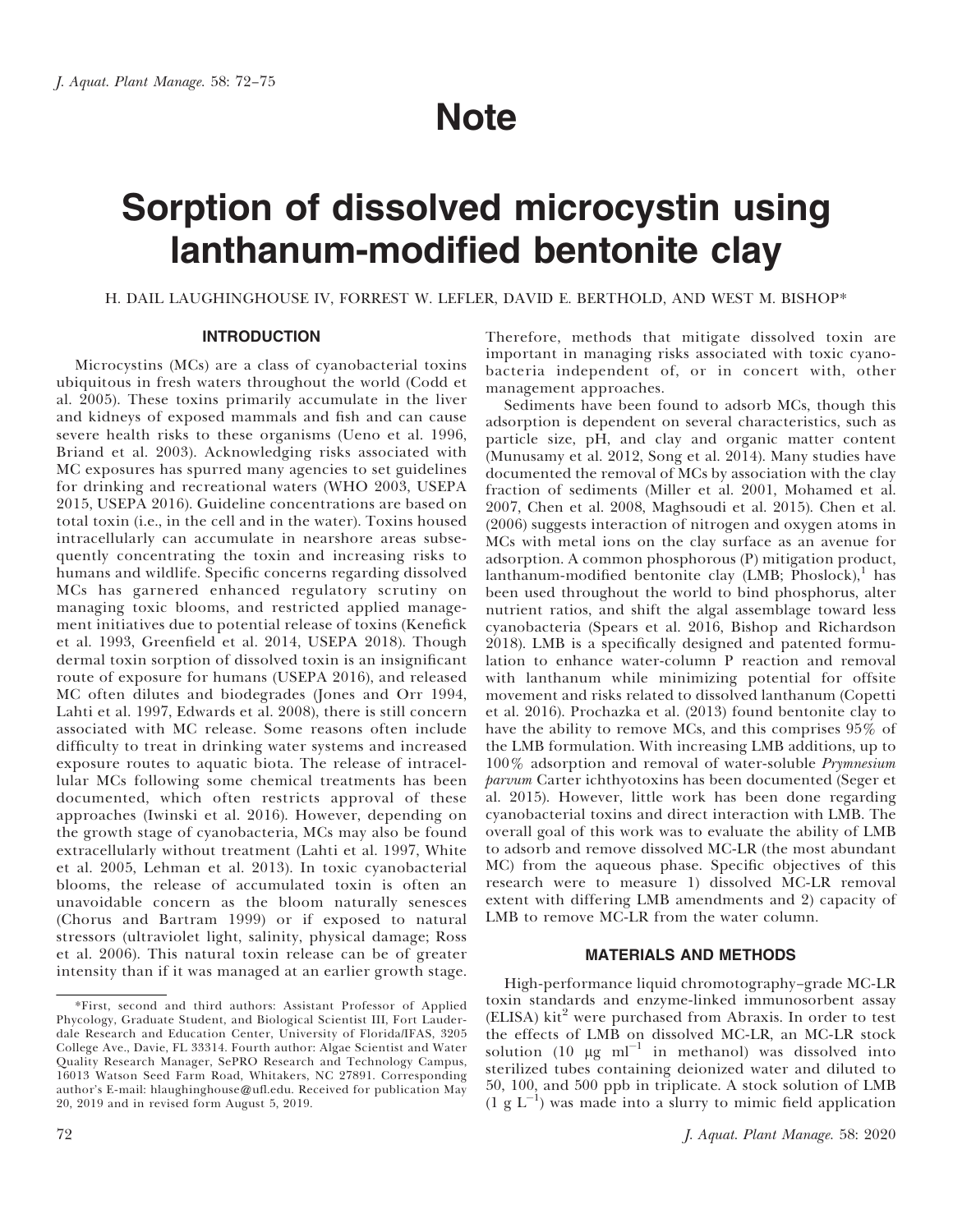

Figure 1. Graph indicating the effects of lanthanum-modified bentonite clay application rates (0, 50, 100, and 150 ppm) on recovered microcystin-LR concentrations (50, 100, and 500 ppb) 48 h post application. \*Denotes significant values from relative control at  $\alpha$  = 0.05.

methods, using sterilized deionized water and kept homogenized on a magnetic stirrer, and from the stock applied into triplicate tubes containing MC-LR (targeting 50, 100, and 150 ppm of LMB); the control tubes contained MC-LR concentrations but no LMB. Concentrations of LMB selected represent common operational application amounts to target water-column and/or sediment P inactivation (Bishop and Richardson 2018). The tubes were sealed with Parafilm, then vortexed and inverted to homogenize the contents. The tubes were incubated at room temperature for a  $48$ -h period in the dark. After incubation, a  $50$ - $\mu$ l aliquot of each treatment was removed from the tubes carefully without disturbing the contents and diluted  $(10\times, 10^{-4})$ 20×, and 100×, respectively) with sterile deionized water to reach quantifiable MC-LR concentrations for ELISA before quantification. Microcystin concentration (ppb) was extrapolated using a MC-LR-based standard curve  $(r^2 = 0.99)$ . To test for the possible natural sedimentation or settling of the toxin, the control replicate tubes with MC-LR concentration (100 ppb) were vortexed and tested for MC-LR concentrations. No background sedimentation or settling of MC-LR was observed during this experiment. In order to determine the effects of LMB on dissolved MC-LR, a oneway analysis of variance with a *post-hoc* Tukey analysis was applied to discern differences between the control without LMB and the treatments with increasing LMB concentrations ( $P < 0.05$ ).

### RESULTS AND DISCUSSION

After the incubation period, we observed a natural decrease in MC-LR in comparison to the inoculated concentrations (Figure 1); however the treatments with lowest MC-LR concentration (50 ppb) remained the lowest and those with the highest (500 ppb) remained highest. This decrease in MC-LR indicates that there was natural degradation to a certain degree. Several possible sources for toxin degradation could be the exposure to light during inoculation and analysis, the use of plastic pipette tips that possibly adsorb the compound, and/or the use of deionized water without buffering solutes.

The application of LMB reduced MC-LR concentrations from the water column, though the effect on reduction differed depending on initial MC-LR concentration. LMB did not significantly decrease MC-LR at the lowest (50 and 100 ppb) concentrations from the water column. However, there was a significant decrease at the highest MC-LR concentration of 500 ppb. Figure 1 demonstrates that as the application rate of LMB increases, the concentration of MC-LR in the water significantly decreased. The application of LMB (50, 100, and 150 ppm) decreased the MC-LR concentrations by 61.2, 86.0, 75.4% relative the controls, respectively. All LMB concentrations significantly reduced dissolved MC-LR at 500 ppb concentration ( $P = 0.002$ ,  $\alpha =$ 0.05). The most significant effect occurred in the treatments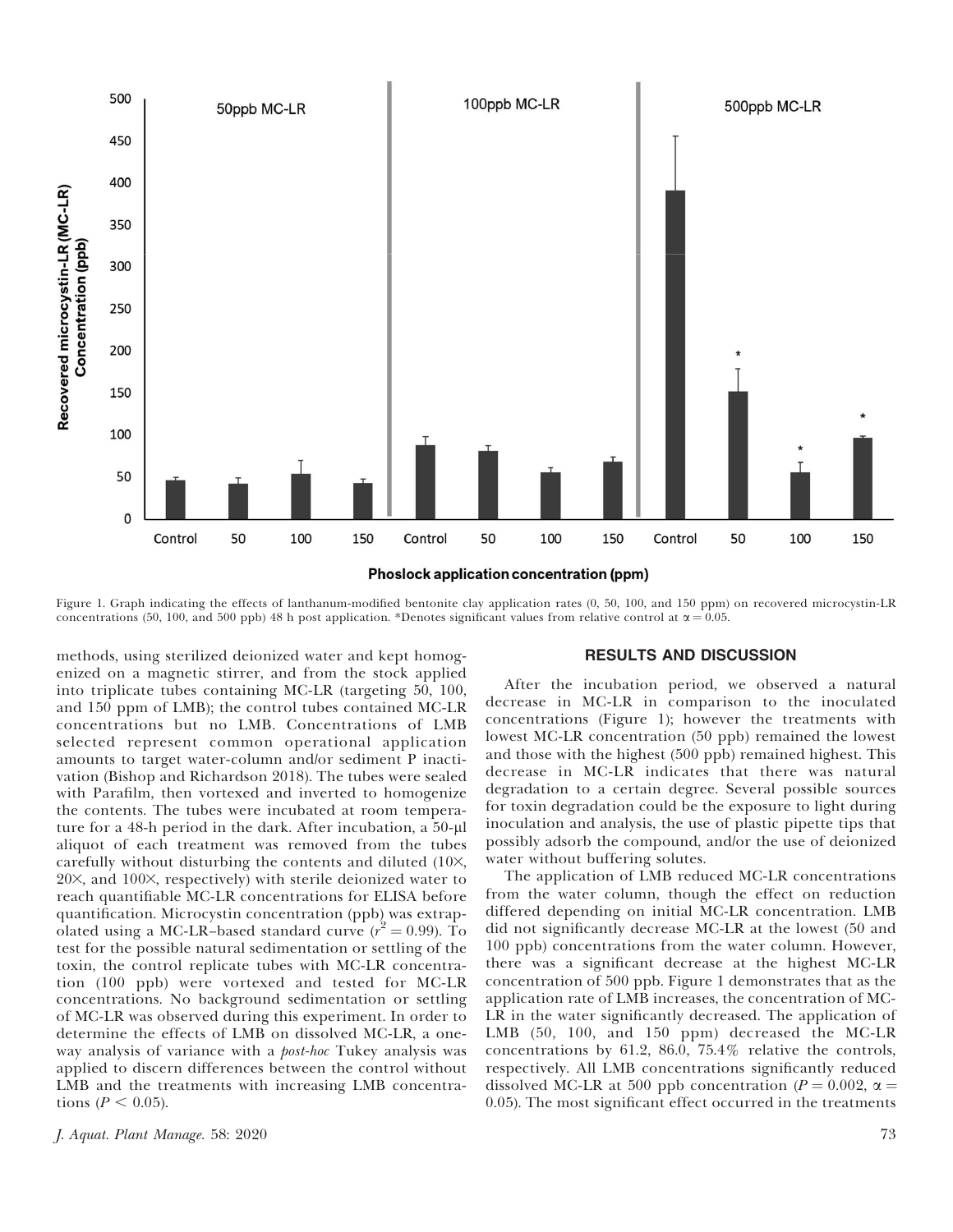containing the highest concentration of MC-LR (500 ppb) with 100 ppm of LMB ( $P = 0.006$ ,  $\alpha = 0.05$ ). There was no significant difference in reduction of MC-LR among the different LMB concentrations.

The most efficient removal of MC-LR from the water occurred at high MC-LR concentrations, regardless of LMB application rates. Comparatively, application of LMB at any rate only reduced MC-LR by up to 37.05% when the MC-LR concentration was 100 ppb or lower. These results indicate that there is a significant interaction between LMB application and the concentration of dissolved MC-LR, and that LMB can be applied in the removal of MC-LR when concentrations are relevant.

Fear of toxin release often restricts implementation of reactive management such as an algaecide treatment. However, chronic natural toxin release and potential large pulse releases with bloom senescence suggest that water resource managers concerned with free toxin will need to address this regardless of other management. This research provides information regarding a commercially available and highly studied technology commonly used in surface waters throughout the world. Though specifically designed for P mitigation, a periphery benefit of this LMB formulation was found to sorb dissolved MC. This was more efficient at higher MC levels as may be observed in large bloom accumulations, which often pose increased risks to humans and wildlife. Ultimate transfer of toxins out of the water column is predicted to have less exposure risks to organisms such as fish and zooplankton in the water and on external organisms, such as livestock. Additionally, decreased exposure risks to humans is predicted as fewer toxins can enter irrigation or potable water systems or become aerosolized. Persistence of toxin in sediments is possible, though many sediment-associated organisms have been found to biodegrade the toxin, with degradation rates up to  $> 80\%$  within 1 d in anoxic and nitrate-amended sediments (Holst et al. 2003, Manage et al. 2009).

This study demonstrates that there is an effect of LMB application on the concentration of MC-LR. Although the effect of LMB was not significant on MC-LR at lower concentrations (50 and 100 ppb), it was demonstrated that with higher concentrations of MC-LR (500 ppb), regardless of LMB concentration, MC-LR can be scrubbed from the water column. This is especially important to note, as field concentrations of MCs may reach levels far beyond those tested here, especially in highly accumulated surface scums (Chorus and Bartram 1999).

Future trials are aimed at using higher concentrations of both MC-LR and LMB and testing *in situ*. These experiments can reflect the naturally occurring and diverse toxin levels in the field, and further elucidate the effects of LMB on sorbing MC-LR and other toxic bioactive compounds. Additional work is needed to clarify the affinity of LMB among cyanobacterial cells, toxins, and/or P.

# SOURCES OF MATERIALS

<sup>1</sup>Phoslock<sup>®</sup> SePRO Corporation 11550 North Meridian St. Suite 600, Carmel, IN 46032 (Phoslock is a registered trademark of Phoslock Environmental Technologies, Ltd.).

2 Microcystins/Nodularins enzyme-linked immunosorbent assay (ELISA) Kit, PN 520011, Abraxis, Inc. Warminster, PA 18974.

## LITERATURE CITED

- Bishop WM, Richardson RJ. 2018. Influence of Phoslock on legacy phosphorus, nutrient ratios and algal assemblage composition in hypereutrophic water resources. Environ. Sci. Pollut. Res. 25:4544–4557.
- Briand J-F, Jacquet S, Bernard C, Humbert J-F. 2003. Health hazards for terrestrial vertebrates from toxic cyanobacteria in surface water ecosystems. Vet. Res. 34:361–377.
- Chen W, Song L, Gan N, Li L. 2006. Sorption, degradation and mobility of microcystins in Chinese agriculture soils: Risk assessment for groundwater protection. Environ. Pollut. 144:752–758.
- Chen W, Song L, Peng L, Wan N, Zhang X, Gan N. 2008. Reduction in microcystin concentrations in large and shallow lakes: Water and sediment-interface contributions. Water Res. 42:763–773.
- Chorus I, Bartram J. 1999. Toxic cyanobacteria in water: A guide to their public health consequences, monitoring and management. E & FN Spon, London, UK. 400 pp.
- Codd GA, Morrison LF, Metcalf JS. 2005. Cyanobacterial toxins: Risk management for health protection. Toxicol. Appl. Pharmacol. 203:264– 272.
- Copetti D, Finsterle K, Marziali L, Stefani F, Tartari G, Douglas G, Reitzel K, Spears BM, Winfield IJ, Crosa G, D'Haese P, Yasseri S, Lürling M. 2016. Eutrophication management in surface waters using lanthanum modified bentonite: A review. Water Res. 97:162–174.
- Edwards C, Graham D, Fowler N, Lawton LA. 2008. Biodegradation of microcystins and nodularin in freshwaters. Chemosphere 73:1315–1321.
- Greenfield DI, Duquette A, Goodson A, Keppler CJ, Williams SH, Brock LM, Stackley KD, White D, Wilde SB. 2014. The effects of three chemical algaecides on the cell numbers and toxin content of the cyanobacteria Microcystis aeruginosa and Anabaenopsis sp. Environ. Manage. 54:1110– 1120.
- Holst T, Jørgensen NO, Jørgensen C, Johansen A. 2003. Degradation of microcystin in sediments at oxic and anoxic, denitrifying conditions. Water Res. 37:4748–4760.
- Iwinski KJ, Calomeni AJ, Geer TD, Rodgers JH. 2016. Cellular and aqueous microcystin-LR following laboratory exposures of Microcystis aeruginosa to copper algaecides. Chemosphere 147:74–81.
- Jones GJ, Orr PT. 1994. Release and degradation of microcystin following algicide treatment of a Microcystis aeruginosa bloom in a recreational lake, as determined by HPLC and protein phosphatase inhibition assay. Water Res. 28:871–876.
- Kenefick SL, Hrudey SE, Peterson HG, Prepas EE. 1993. Toxin release from Microcystis aeruginosa after chemical treatment. Water Sci. Technol. 27:433e440.
- Lahti K, Rapala J, Färdig M, Niemelä M, Sivonen K. 1997. Persistence of cyanobacterial hepatotoxin, microcystin-LR in particulate material and dissolved in lake water. Water Res. 31:1005–1012.
- Lehman PW, Marr K, Boyer GL, Acuna S, Teh SJ. 2013. Long-term trends and causal factors associated with Microcystis abundance and toxicity in San Francisco estuary and implications for climate change impacts. Hydrobiologia 718:141–158.
- Liu G, Qian Y, Dai S, Feng N. 2008. Adsorption of microcystin-LR and -LW on suspended particular matter (SPM) at different pH. Water Air Soil Pollut. 192:67–76.
- Maghsoudi E, Prévost M, Duy SV, Sauvé S, Dorner S. 2015. Adsorption characteristics of multiple microcystins and cylindrospermopsin on sediment: Implications for toxin monitoring and drinking water treatment. Toxicon 103:48–54.
- Manage PM, Edwards C, Singh BK, Lawton LA. 2009. Isolation and identification of novel microcystin-degrading bacteria, Appl. Environ. Microbiol. 75:6924–6928.
- Miller MJ, Critchley MM, Hutson J, Fallowfield HJ. 2001. The adsorption of cyanobacterial hepatotoxins from water onto soil during batch experiments. Water Res. 35:1461–1468.
- Mohamed Z, El-Sharouny H, Ali W. 2007. Microcystin concentrations in the Nile River sediments and removal of microcystin-LR by sediments during batch experiments. Arch. Environ. Contam. Toxicol. 52:489–495.
- Morris RJ, Williams DE, Luu HA, Holmes CFB, Andersen RJ, Calvert SE. 2000. The adsorption of microcystin-LR by natural clay particles. Toxicon 38:303–308.